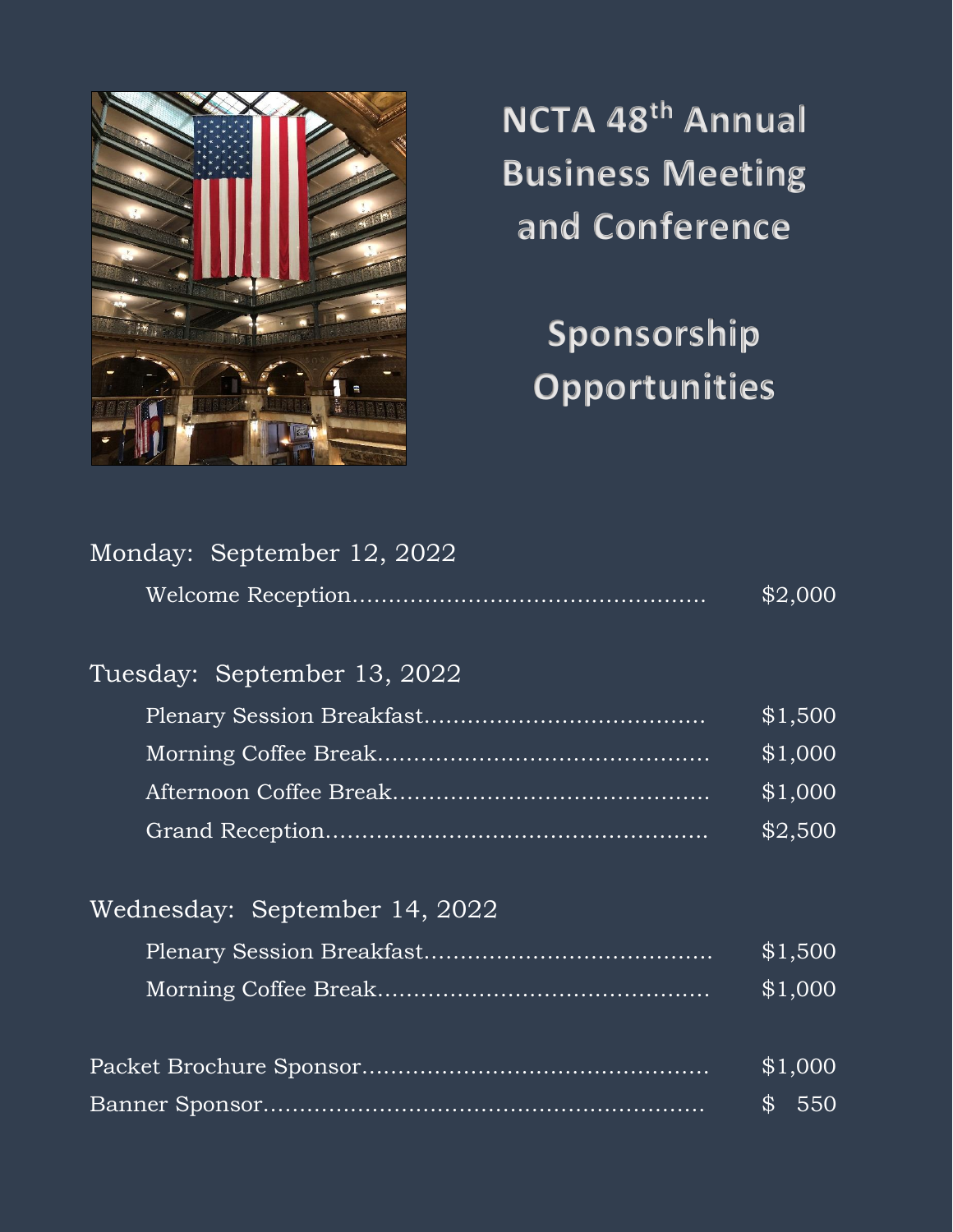# Sponsorship Opportunity Details

# Grand Reception:  $$2,500$

Your company logo will be featured-

- $\triangleright$  at the reception
- ➢ on the conference agenda, **in top position**
- ➢ on the website, **in top position**
- ➢ on all promotional e-mails, **in top position**
- ➢ in the *Coal Transporter* Magazine, Issue I, 2023

In addition, your promotional materials will be included in the conference packet.

|                    | $\triangleright$ on all promotional e-mails                       |         |
|--------------------|-------------------------------------------------------------------|---------|
|                    | $\triangleright$ in the Coal Transporter Magazine, Issue I, 2023, |         |
| Breakfast Sponsor: |                                                                   | \$1,500 |

Your company logo will be featured-

 $\triangleright$  at the reception

 $\triangleright$  on the website

➢ on a poster at a breakfast

➢ on the conference agenda

# Break Sponsor:  $$1,000$

Your company logo will be featured-

 $\triangleright$  on a poster at the coffee break

### ALL OF THE ABOVE INCLUDE: Your company logo featured-

- $\triangleright$  on a banner during the plenary sessions
- $\triangleright$  on the conference agenda
- $\triangleright$  on the NCTA website
- ➢ on all promotional e-mails
- ➢ in the *Coal Transporter* Magazine, Issue I, 2023

Welcome Reception:  $$2,000$